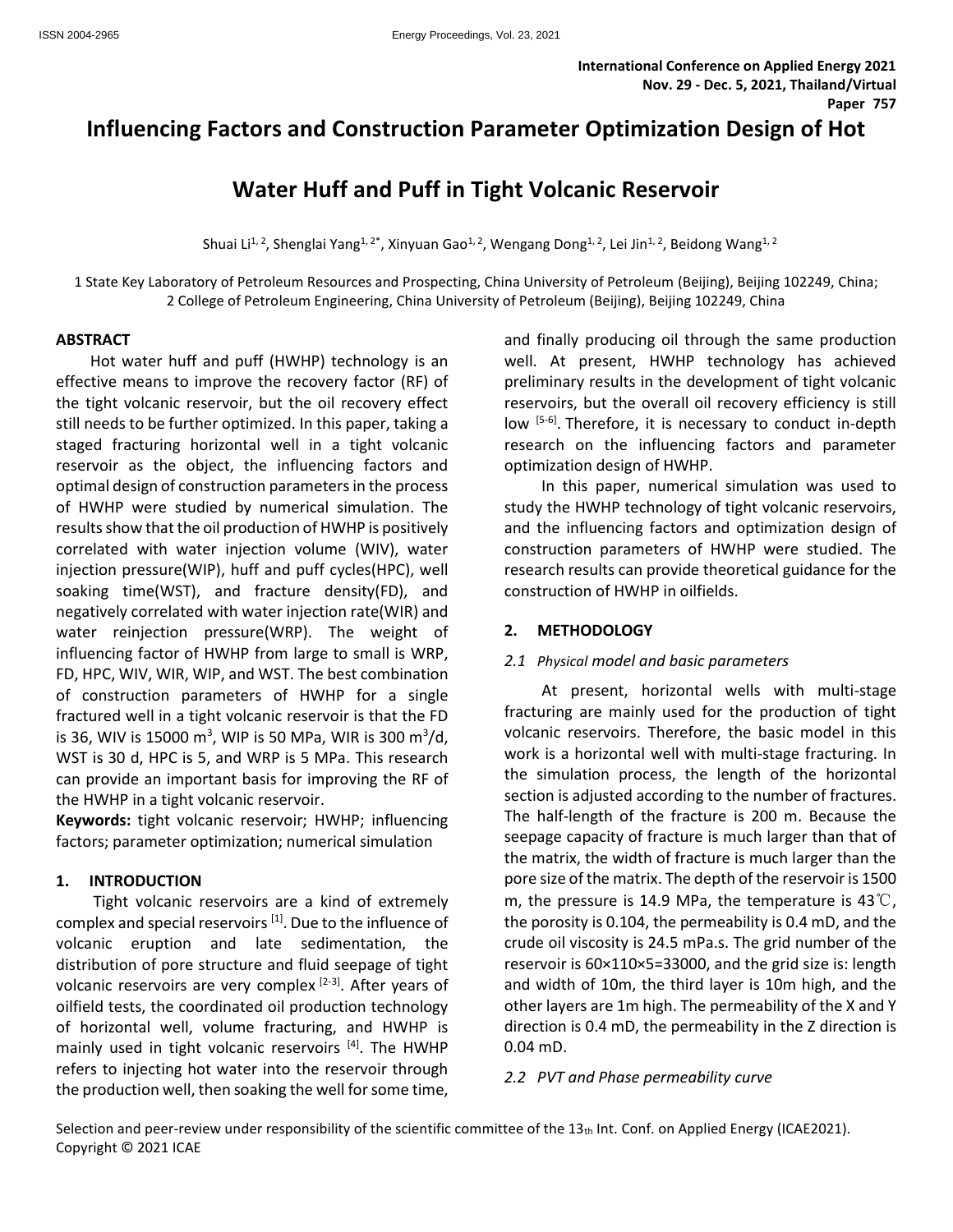At the pressure of 15 MPa, the volume factor of water and dead oil is 1.002  $\text{m}^3/\text{m}^3$ and 1.108  $\text{m}^3/\text{m}^3$ , the compressibility of water and dead oil is  $4.5 \times 10^{-5}$  bar and  $7.918\times10^{-4}$  bar, the viscosity of water and dead oil is 0.655 mpa.s and 24.5 mpa.s, the fluid density of water and dead oil is 992.2 kg/m<sup>3</sup> and 800 kg/m<sup>3</sup>, and the rock compressibility is 0.0007918 MPa $^{-1}$ . The oil-water phase permeability curve and capillary force curve are shown in Fig. 1.

### **3. NUMERICAL SIMULATION RESULTS**

The influencing factors of HWHP in tight volcanic reservoirs include WIV, WIP, WIR, WST, HPC, WRP, and FD. In the simulation process, the values of each parameter are: WIV: 6000 m<sup>3</sup>, 8000 m<sup>3</sup>, 10000 m<sup>3</sup>, 15000 m<sup>3</sup>,and 20000 m<sup>3</sup>; WIP: 20 MPa,30 MPa,35 MPa,50 MPa, and 60 MPa; WIR: 300 m<sup>3</sup>/d,400 m<sup>3</sup>/d, 500 m<sup>3</sup>/d,600  $\text{m}^3/\text{d}$ , and 800  $\text{m}^3/\text{d}$ ; WST: 20 d,30 d,40 d,50 d, and 60 d; HPC: 3,4,5,6, and 7; WRP: 13 MPa,10 MPa,9 MPa,7 MPa, and 5MPa; FD: 16,20,24,28,and 32. The control variable



method was adopted in the test process, and the basic data of each test are: WIV is  $10000$  m<sup>3</sup>, WIP is 50 MPa, WIR is 500  $\mathrm{m}^3/\mathrm{d}$ , the WST is 30 days, the HPC is 5, the WRP is 9 MPa, and the FD is 36.

### *3.1 Influencing factors*

According to basic parameter settings, the effects of WIV, WIP, WIR, HPC, WST, and FD on the oil production of tight volcanic reservoirs are shown in Fig. 2.



Fig. 2 shows that among the seven influencing factors, the oil production increases with increasing WIV, WIP, HPC, WST, and FD, and decreases with increasing WRP and WIR. Fig. 2 (a) shows that when the reservoir WIV reaches 15000m<sup>3</sup>, the effect of increasing WIV on enhancing the oil displacement effect of HWHP is no longer obvious. Fig. 2 (b) shows that when the WIP increases from 20 MPa to 35 MPa, the increase in the cumulative oil production of the reservoir is greater than that of 35 MPa to 60 MPa. Therefore, when the WIP continues to increase, the cumulative oil production of the reservoir does not increase linearly or exponentially,



but there is an optimal value. In the higher pressure stage, simply continuing to increase the WIP will have an unsatisfactory oil increase effect. Fig. 2 (c) shows that when the injection rate increases, the oil production of the reservoir decreases. This is because too fast injection rate may reduce the sweep efficiency of the injected water. However, when the injection rate is too low, it will affect the oil production rate. The reasonable injection rate should be 500  $m^3/d$ . Fig. 2 (d) shows that the oil production decreases with increasing WRP, there is a good linear negative correlation between the two when WRP is higher than 5MPa. However, if the WRP is too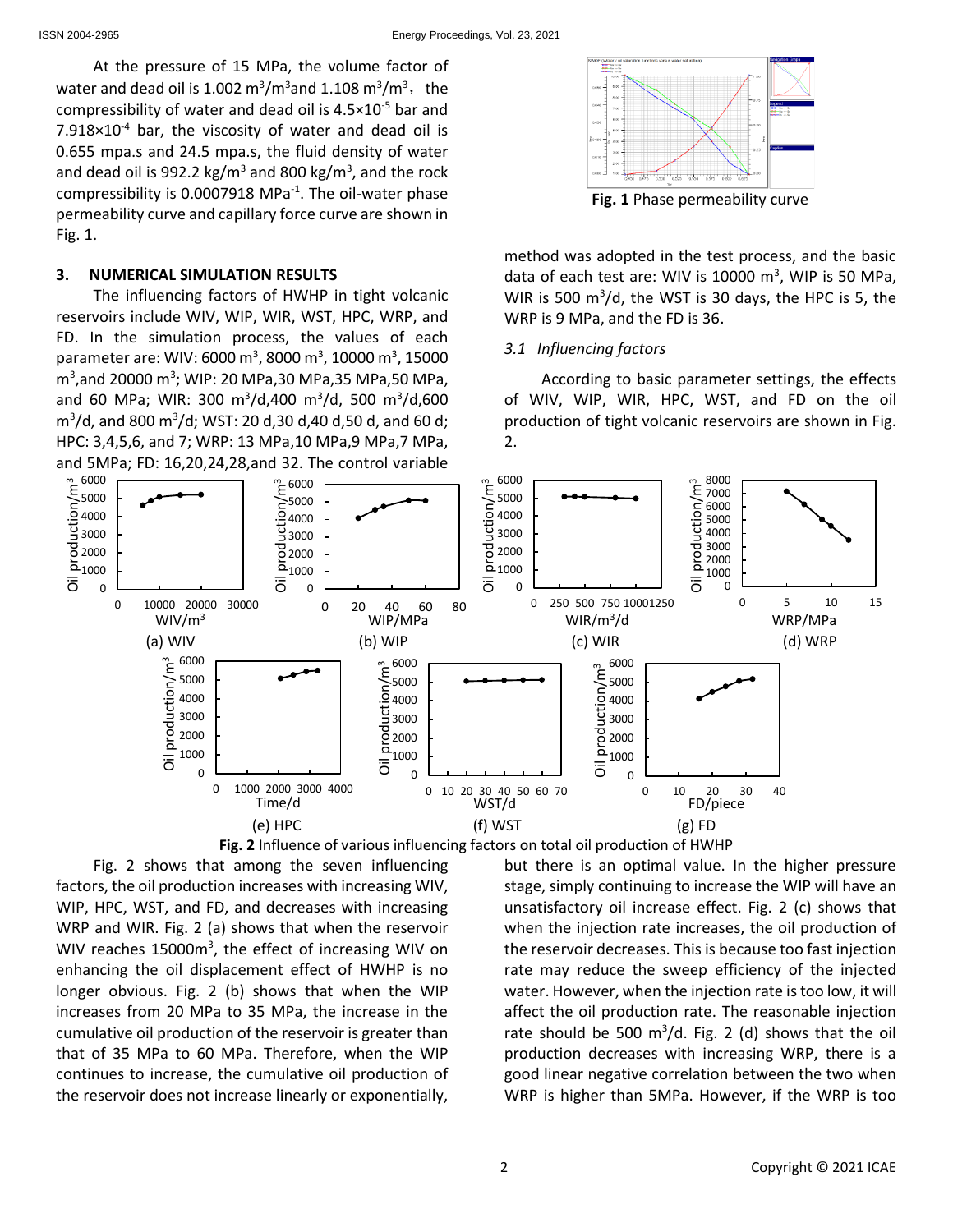low, it will cause difficulty in restarting part of the crude oil, resulting in a large amount of remaining oil. Therefore, the WRP should neither be too low nor too high. Fig. 2 (e) shows that with increasing HPC, the increase range decreases gradually, and there is an optimal HPC. Fig. 2 (f) shows when the WST exceeds 20 days, as the WST increases, the cumulative oil production will increase, but it is not obvious. Fig. 2 (g) shows that when the number of FD is less than 28, the oil production increases obviously, but after 28, the oil production begins to increase slowly.

In the study of factors influencing HWHP in tight volcanic rock, the change of each influencing factor actually changes a certain oil production mechanism of HWHP, for example, the change of WIP actually affects the elastic displacement oil production. The change of WIR affects the oil displacement efficiency. The WST affects the amount of imbibition displacement, and the FD affects both the elastic displacement and imbibition displacement.

# *3.2 Optimization design of construction parameters*

The orthogonal test method was used to optimize the influencing factors of the HWHP in tight volcanic reservoirs. In the simulation process, the value of each influencing factor is: WIV: 8000  $\text{m}^3$ , 10000  $\text{m}^3$ , and 15000 m<sup>3</sup>; WIP: 35 MPa, 50 MPa, and 60 MPa; WIR: 300 m<sup>3</sup>/d, 400 m<sup>3</sup> /d and 500 m<sup>3</sup> /d; WST: 20 d, 30 d, and 40 d; HPC: 5, 6, and 7; WRP: 9 MPa, 7 MPa, and 5 MPa; FD: 28, 32, and 36. The orthogonal test scheme is shown in Table 1. The weight analysis is shown in Table 2.

According to Table 1, when the total oil production is taken as the evaluation standard, scheme 18 is the best combination of construction parameters. The best combination of construction parameters of HWHP in tight volcanic reservoirs is as follows: the FD number is 36, the WIV is 15000  $\text{m}^3$ , the WIP is 50 MPa, the WIR is 300  $m<sup>3</sup>$  per day, the WST is 30 days, the HPC is 5, and the WRP is 5 MPa, and the cumulative oil production is 7753.005  $m^3$ . Table 2 shows that WRP has the greatest impact on the oil production of HWHP in tight volcanic reservoirs, followed by FD, HPC, WIV, WIR, WIP, and WST.

The actual tight volcanic reservoirs have strong heterogeneity, and their oil production laws of HWHP will be much complex.

| Table 1 Orthogonal test scheme |                         |                            |                    |            |          |                       |       |                  |            |                |
|--------------------------------|-------------------------|----------------------------|--------------------|------------|----------|-----------------------|-------|------------------|------------|----------------|
|                                | Test num.               | <b>Influencing factors</b> |                    |            |          |                       |       |                  |            | Oil production |
|                                |                         | FD/piece                   | WIV/m <sup>3</sup> | WIP/MPa    |          | WIR/m <sup>3</sup> /d | WST/d | <b>HPC/cycle</b> | WRP/MPa    |                |
|                                | $\mathbf{1}$            | 28                         | 8000               | 35         |          | 300                   | 20    | 3                | 5          | 6078.999       |
|                                | 2                       | 28                         | 10000              | 50         |          | 400                   | 30    | 4                | 7          | 5709.867       |
|                                | 3                       | 28                         | 15000              | 60         |          | 500                   | 40    | 5                | 9          | 5231.091       |
|                                | 4                       | 32                         | 8000               | 35         |          | 400                   | 30    | 5                | 9          | 5185.253       |
|                                | 5                       | 32                         | 10000              | 50         |          | 500                   | 40    | 4                | 5          | 7140.049       |
|                                | 6                       | 32                         | 15000              | 60         |          | 300                   | 20    | 4                | 7          | 6194.032       |
|                                | 7                       | 36                         | 8000               |            | 50       | 300                   | 40    | 4                | 9          | 5196.282       |
|                                | 8                       | 36                         | 10000              | 60         |          | 400                   | 20    | 5                | 5          | 7744.14        |
|                                | 9                       | 36                         | 15000              | 35         |          | 500                   | 30    | 3                | 7          | 6012.832       |
|                                | 10                      | 28                         | 8000               | 60         |          | 500                   | 30    | 4                | 5          | 6477.912       |
|                                | 11                      | 28                         | 10000              | 35         |          | 300                   | 40    | 5                | 7          | 5699.332       |
|                                | 12                      | 28                         | 15000              |            | 50       | 400                   | 20    | 3                | 9          | 4586.22        |
|                                | 13                      | 32                         |                    | 8000<br>50 |          | 500                   | 20    | 5                | 7          | 6428.924       |
|                                | 14                      | 32                         |                    | 10000      | 60       | 300                   | 30    | 3                | 9          | 5091.997       |
| 15                             |                         | 32                         | 15000              |            | 35       | 400                   | 40    | 4                | 5          | 7345.061       |
|                                | 16                      | 36                         | 8000               | 60         |          | 400                   | 40    | 3                | 7          | 5998.846       |
|                                | 17                      | 36                         | 10000              | 35         |          | 500                   | 20    | 4                | 9          | 4993.412       |
|                                | 18                      | 36                         | 15000              | 50         |          | 300                   | 30    | 5                | 5          | 7753.005       |
|                                | Table 2 Weight analysis |                            |                    |            |          |                       |       |                  |            |                |
|                                | Influence factor        |                            | <b>FD</b>          | <b>WIV</b> | WIP      | <b>WIR</b>            |       | <b>WST</b>       | <b>HPC</b> | <b>WRP</b>     |
|                                | Mean 1                  |                            | 5630.570           | 5994.369   | 5985.815 | 6002.288              |       | 6004.288         | 5818.157   | 7089.861       |
|                                | Mean <sub>2</sub>       |                            | 6330.886           | 6063.133   | 6135.725 | 6194.898              |       | 6138.478         | 5986.094   | 6007.305       |
|                                | Mean 3                  |                            | 6283.086           | 6187.040   | 6123.003 | 6047.370              |       | 6101.777         | 6440.291   | 5147.376       |
|                                | Range                   |                            | 700.316            | 192.671    | 149.910  | 192.624               |       | 134.190          | 622.134    | 1942.485       |